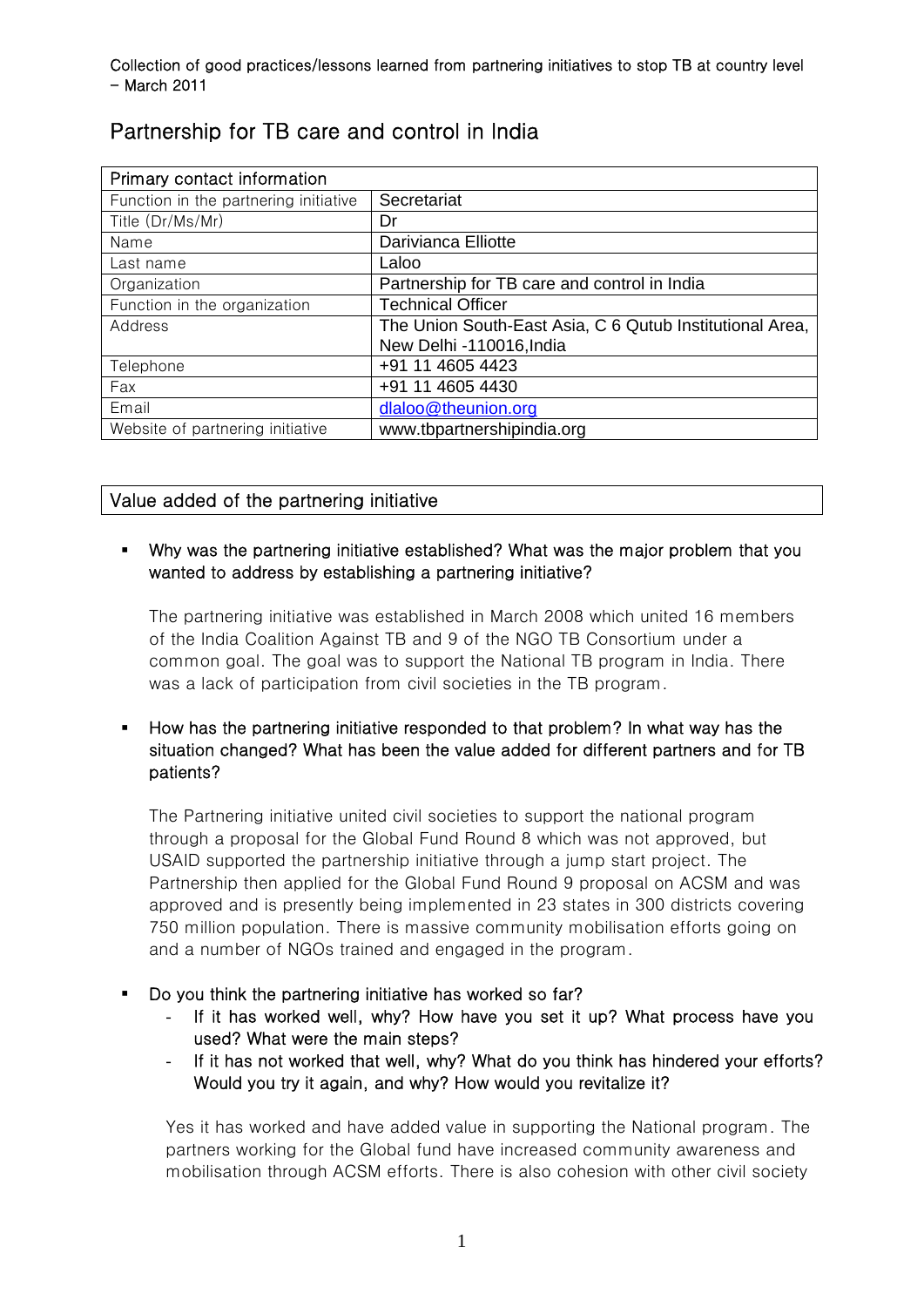#### Collection of good practices/lessons learned from partnering initiatives to stop TB at country level - March 2011

partners in the field through regional and national consultative meetings and regular communication or sharing of experiences through the various channels available. Recently civil societies were invited by the program to provide recommendations into the RNTCP Phase III planning for the next 5 years through civil society perspective. A process was started for getting all partners involved in the preparing of the document and finalised with a consensus gathering in a national consultative meeting of partners.

Please see for more information [www.tbpartnerhsipindia.org](http://www.tbpartnerhsipindia.org/)

 $\blacksquare$  Who among the following stakeholders  $\blacksquare$  national TB programme, civil society (faith based organizations, non-governmental organizations, community based organizations) and the private/business sector  $-$  is involved? In what way?

All stakeholders are involved in the partnership. In regional meetings the TB programme, technical partners, civil societies and other potential partners develop work plans for the states in the region. They share their work experiences and agree to work collaboratively on initiatives by meeting on a regular basis. They also collect examples of best practices to provide evidences for field implementation and community reach. There are consultations for media engagement and for enhancing private sector engagement in the programme which involves the programme with partners from the private sector, and the media. All Partners are invited for meetings. Communications for any events are sent to all to participate and join in.

## What does each partner perceive as an advantage of being in the partnering initiative? What sustains their commitment? If partners are not engaged, what are you planning to do to attract and maintain their interest?

Partners have the benefits of:

- **•** Opportunities to have its activities published in the Partnership newsletter
- **Visibility on the Partnership website**
- **I** Invitations to working group meetings as per their area of work
- A Partners' Directory that will facilitate sharing of new ideas and best practices, other relevant information, and resources
- Specific information and databases of regional or national relevance

#### Building the partnering initiative

 What have been some of your challenges in bringing the various stakeholders together in a partnering initiative?

Challenges come in when some partners do not respond to email request due to their heavy workload.

 Have partners done a mapping/inventory of the resources (financial, technical, human, in-kind) that each can contribute to the implementation of the national TB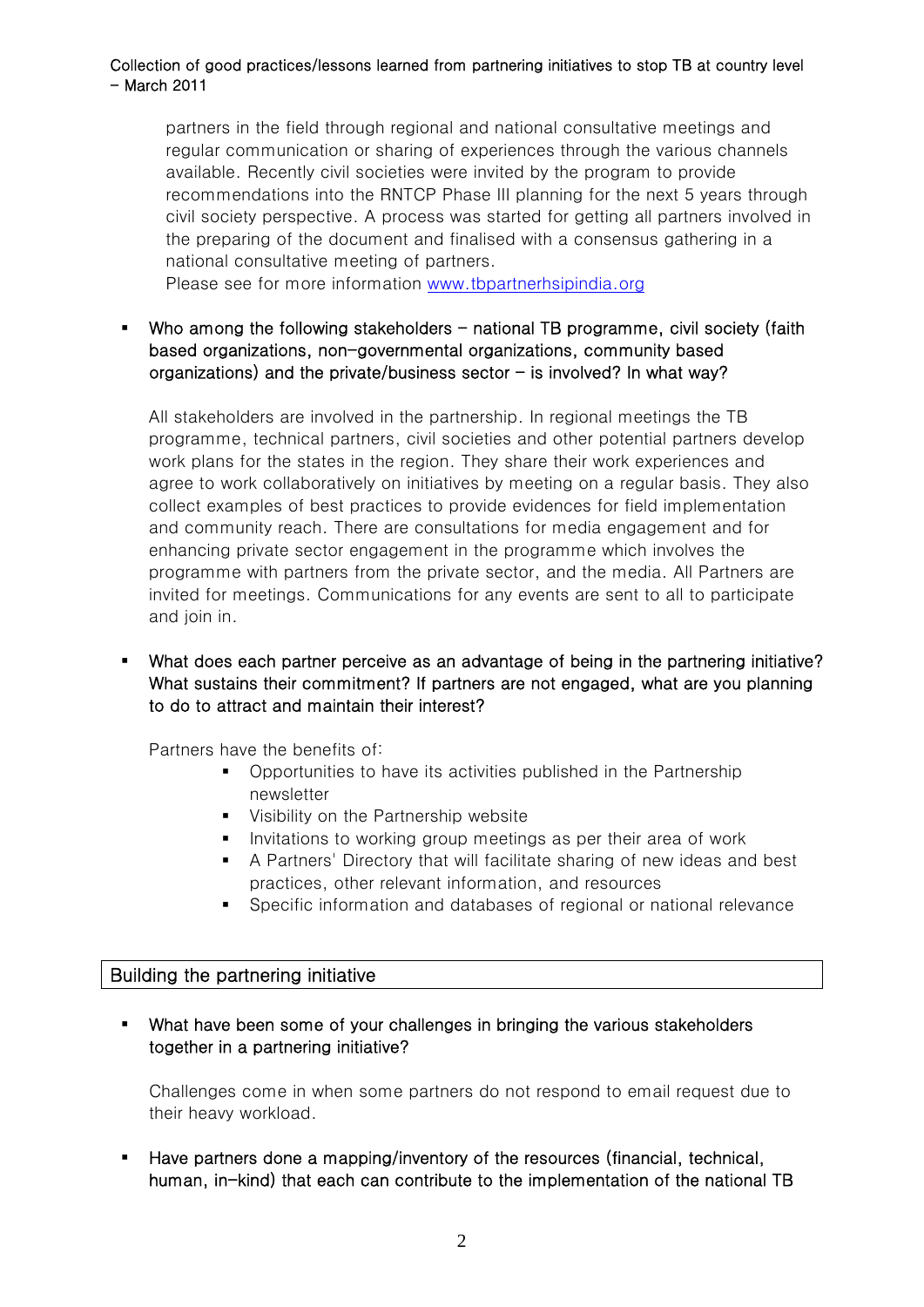Collection of good practices/lessons learned from partnering initiatives to stop TB at country level - March 2011

plan and in which area of the country? If yes, could you share your plan showing various roles and responsibilities and highlighting possible remaining gaps?

We are presently working on a Database/ Partner's directory whereby expertise/ resources of each partner in their work areas are being recorded however it is still under construction.

 Have the partners jointly mobilized resources to implement a shared national TB plan? What type of resources have they mobilized (financial, technical, human, in-kind)? How did this process work?

Some of the partners from the Partnership are sub recepients for the Global Fund Round 9 and are implementing various ACSM activities in the field. The Union through a Eli Lilly funded project have provided funds for training of traditional healers in TB and basic DOTS in 4 states through partners and also a training of partners of the partnership on engaging with media. The partners will then engage with the media and the partner with the most media related activity will win an award at the end of the campaign.

Which national TB plan activities are the partners contributing to?

The National TB programme has invited civil societies to provide recommendations into the planning of the next five year. The Partnership have contributed recommendations to some challenges at field Implementation and action that civil society can do to meet these challenges. This is for RNTCP phase III planning.

## How have partners organized their work? Do they regularly meet? What structure has been chosen (if this has been formalized)?

The Partners meet at regional and national consultative meetings. These are formalised meetings which are budgeted.

## Thinking through and taking stock

 Which stakeholders of society do you see as essential or ideal members to a partnering initiative, if you want to effectively address TB in your country context (please answer this independently of whether these stakeholders are currently partners of your initiative)?

We need to include affected community organisations as they are the reason we have this partnering initiative.

 What do you think the major outcomes of the partnering initiative are? In what way the partnering initiative has benefited the work of the partners? What do you think could be strengthened/ improved?